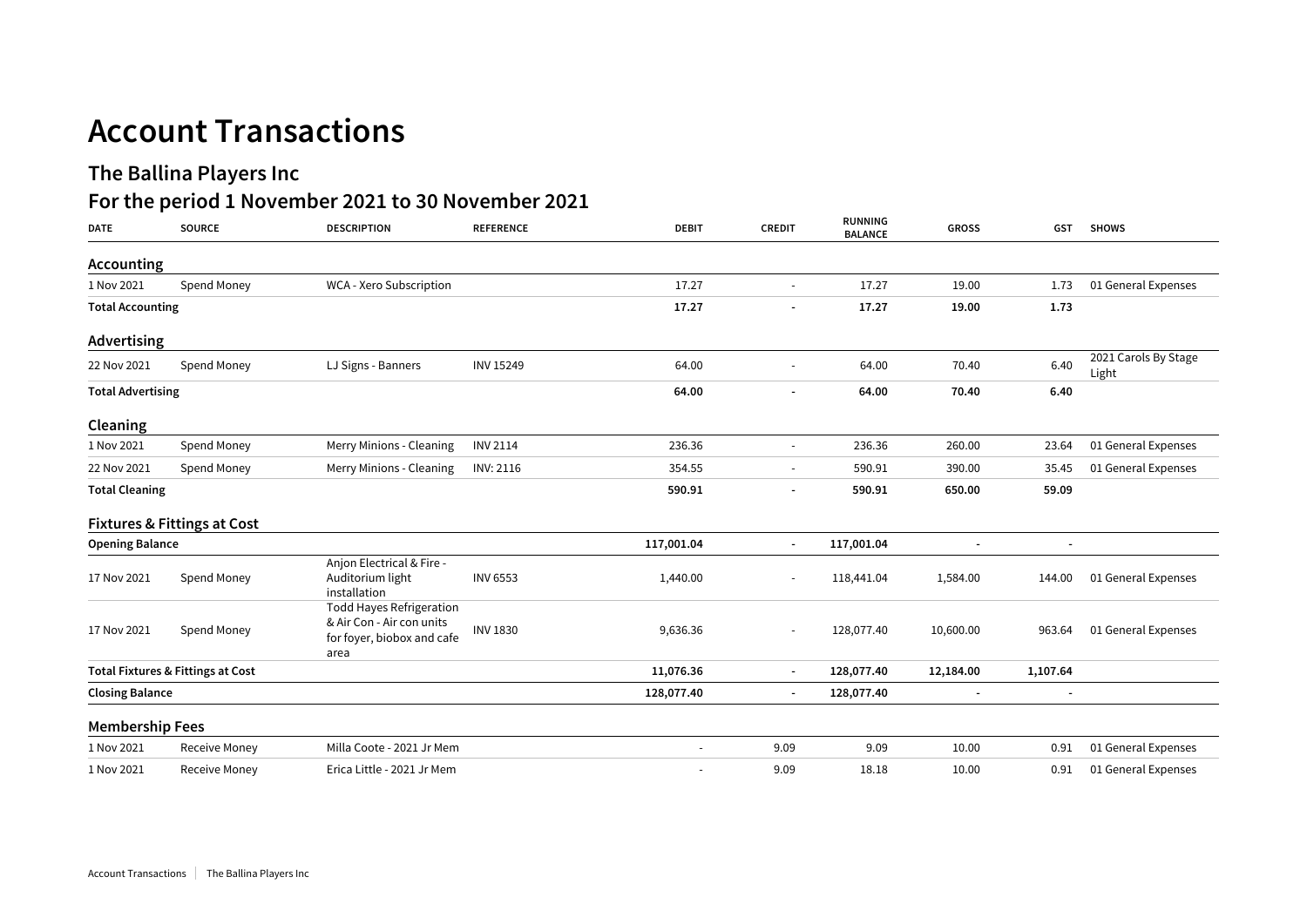| <b>DATE</b>                       | <b>SOURCE</b> | <b>DESCRIPTION</b>                 | <b>REFERENCE</b> | <b>DEBIT</b>                 | <b>CREDIT</b>            | <b>RUNNING</b><br><b>BALANCE</b> | <b>GROSS</b> | <b>GST</b> | <b>SHOWS</b>                  |
|-----------------------------------|---------------|------------------------------------|------------------|------------------------------|--------------------------|----------------------------------|--------------|------------|-------------------------------|
|                                   |               |                                    |                  |                              |                          |                                  |              |            |                               |
| 1 Nov 2021                        | Receive Money | Leilani Tiatia - 2021 Jr Mem       |                  | $\frac{1}{2}$                | 9.09                     | 27.27                            | 10.00        | 0.91       | 01 General Expenses           |
| 2 Nov 2021                        | Receive Money | 2021 Membership                    |                  | $\frac{1}{2}$                | 18.18                    | 45.45                            | 20.00        | 1.82       | 01 General Expenses           |
| 3 Nov 2021                        | Receive Money | 2021 Membership                    |                  | $\blacksquare$               | 9.09                     | 54.54                            | 10.00        | 0.91       | 01 General Expenses           |
| 4 Nov 2021                        | Receive Money | Harry Jones - 2021 Jr Mem          |                  | $\overline{\phantom{m}}$     | 9.09                     | 63.63                            | 10.00        | 0.91       | 01 General Expenses           |
| 4 Nov 2021                        | Receive Money | Callum White - 2021 Jr Mem         |                  | ٠                            | 9.09                     | 72.72                            | 10.00        | 0.91       | 01 General Expenses           |
| 9 Nov 2021                        | Receive Money | Temuulen Tselmeg - 2021 Jr Mem     |                  | ۰                            | 9.09                     | 81.81                            | 10.00        | 0.91       | 01 General Expenses           |
| 19 Nov 2021                       | Receive Money | Cash & Cheques - Membership        |                  |                              | 154.55                   | 236.36                           | 170.00       | 15.45      | 01 General Expenses           |
| 30 Nov 2021                       | Receive Money | Sophie Pearce - 2021 Mem & App fee |                  | $\frac{1}{2}$                | 18.18                    | 254.54                           | 20.00        | 1.82       | 01 General Expenses           |
| <b>Total Membership Fees</b>      |               |                                    |                  | $\qquad \qquad \blacksquare$ | 254.54                   | 254.54                           | 280.00       | 25.46      |                               |
| <b>Merchant Facility</b>          |               |                                    |                  |                              |                          |                                  |              |            |                               |
| 30 Nov 2021                       | Spend Money   | <b>NAB</b>                         |                  | 54.95                        | $\blacksquare$           | 54.95                            | 60.45        | 5.50       | 01 General Expenses           |
| 30 Nov 2021                       | Spend Money   | <b>NAB</b>                         |                  | 26.36                        | $\overline{\phantom{a}}$ | 81.31                            | 29.00        | 2.64       | 01 General Expenses           |
| <b>Total Merchant Facility</b>    |               |                                    |                  | 81.31                        | $\blacksquare$           | 81.31                            | 89.45        | 8.14       |                               |
| <b>Office Supplies</b>            |               |                                    |                  |                              |                          |                                  |              |            |                               |
| 25 Nov 2021                       | Spend Money   | Microsoft - Annual subscription    |                  | 90.00                        | $\blacksquare$           | 90.00                            | 99.00        | 9.00       | 01 General Expenses           |
| <b>Total Office Supplies</b>      |               |                                    |                  | 90.00                        |                          | 90.00                            | 99.00        | 9.00       |                               |
| Posters & Flyers                  |               |                                    |                  |                              |                          |                                  |              |            |                               |
| 17 Nov 2021                       | Spend Money   | Ballina Colour Copy -<br>Posters   | <b>INV 2275</b>  | 164.55                       |                          | 164.55                           | 181.00       | 16.45      | 2022 Clue                     |
| 17 Nov 2021                       | Spend Money   | Ballina Colour Copy -<br>Posters   | <b>INV 2275</b>  | 90.91                        |                          | 255.46                           | 100.00       | 9.09       | 2021 Carols By Stage<br>Light |
| <b>Total Posters &amp; Flyers</b> |               |                                    | 255.46           | $\blacksquare$               | 255.46                   | 281.00                           | 25.54        |            |                               |
| Rates                             |               |                                    |                  |                              |                          |                                  |              |            |                               |
| 17 Nov 2021                       | Spend Money   | Ballina Shire Council - Rates      |                  | 670.34                       |                          | 670.34                           | 737.37       | 67.03      | 01 General Expenses           |
| <b>Total Rates</b>                |               |                                    |                  | 670.34                       |                          | 670.34                           | 737.37       | 67.03      |                               |
| <b>Rent Received</b>              |               |                                    |                  |                              |                          |                                  |              |            |                               |